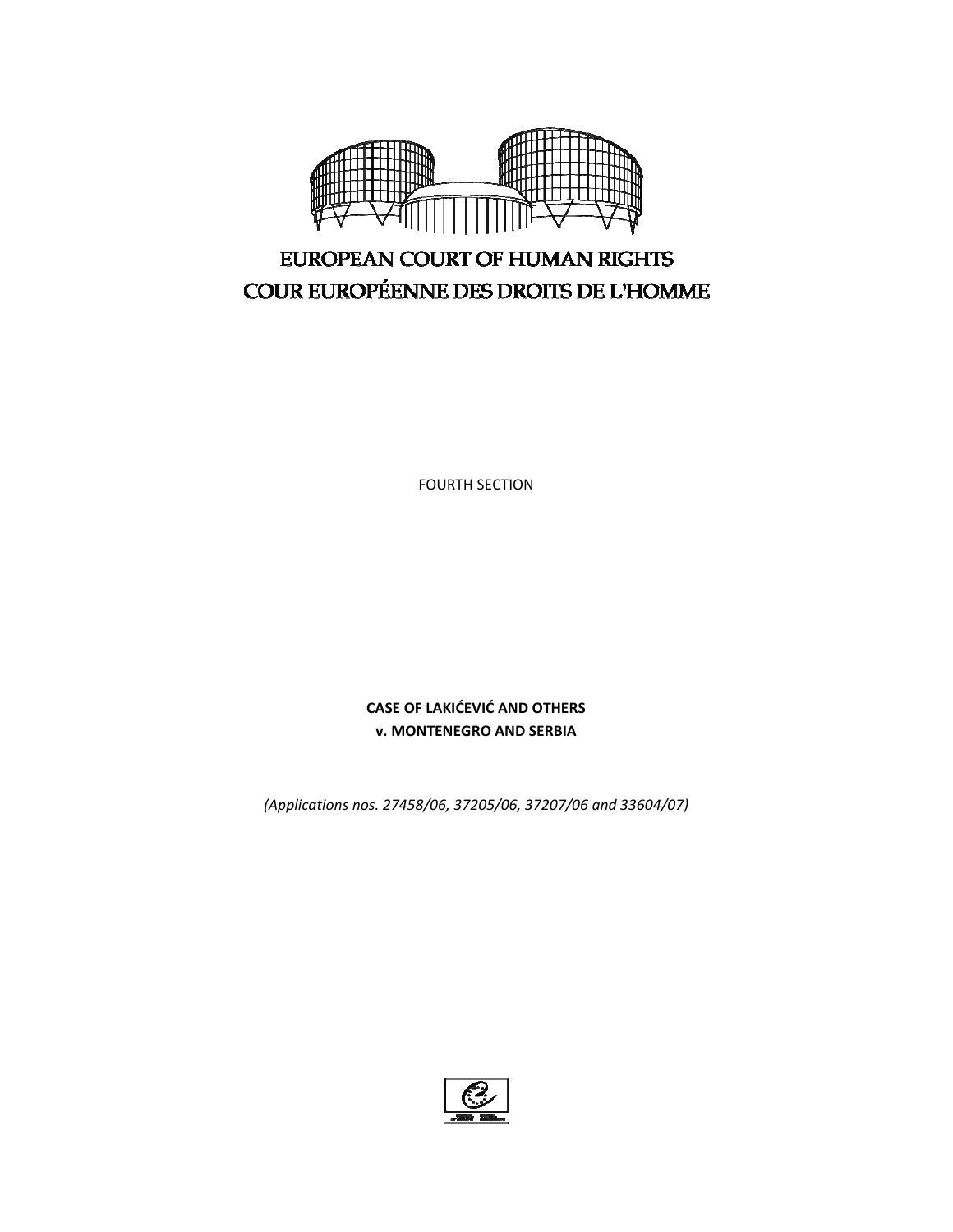

JUDGMENT

STRASBOURG

13 December 2011

*This judgment will become final in the circumstances set out in Article 44 § 2 of the Convention. It may be subject to editorial revision.*

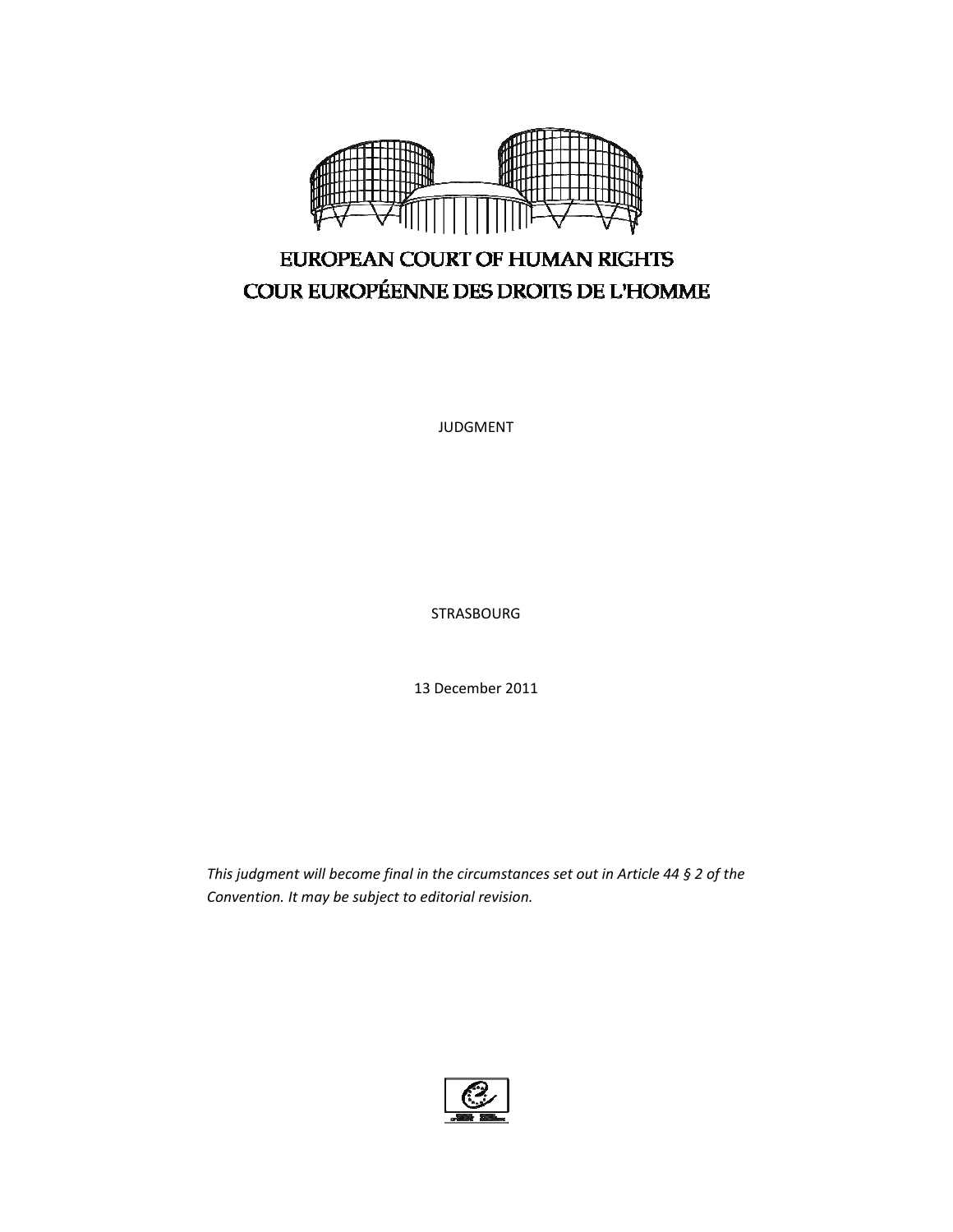

**In the case of Lakićević and others v. Montenegro and Serbia,** 

The European Court of Human Rights (Fourth Section), sitting as a Chamber composed of: Lech Garlicki, *President,* 

 David Thór Björgvinsson, Päivi Hirvelä, George Nicolaou, Zdravka Kalaydjieva, Nebojša Vučinić, Vincent A. De Gaetano, *judges,* and Fatoş Aracı, *Deputy Section Registrar,* Having deliberated in private on 22 November 2011, Delivers the following judgment, which was adopted on that date:

# PROCEDURE

1. The case originated in four separate applications (nos. 27458/06, 37205/06, 37207/06 and 33604/07) lodged with the Court against both Montenegro and Serbia (the first and the third applicants) and against Montenegro alone (the second and the fourth applicants) under Article 34 of the Convention for the Protection of Human Rights and Fundamental Freedoms ("the Convention") by four Montenegrin nationals, Ms Nevenka Lakićević (the first applicant), Mr Borislav Vukašinović (the second applicant), Mr Veselin Budeč (the third applicant) and Mr Vlado Rajković (the fourth applicant) on 5 June 2006, 2 August 2006, 24 July 2006 and 24 July 2007 respectively.

2. The first, third and fourth applicants were, exceptionally, granted leave to represent themselves (Rule 36 § 2 of the Rules of Court). The second applicant was represented by Mr V. Đurišić, a lawyer practising in Podgorica. The Montenegrin Government ("the Government") were represented by their Agent, Mr Z. Pažin.

3. The applicants complained under Article 6 of the Convention and Article 1 of Protocol No.1 about the suspension of their pensions.

4. On 19 April 2010 the President of the Fourth Section decided to give notice of the applications to the Government. It was also decided to rule on the admissibility and merits of the applications at the same time (Article 29 § 1).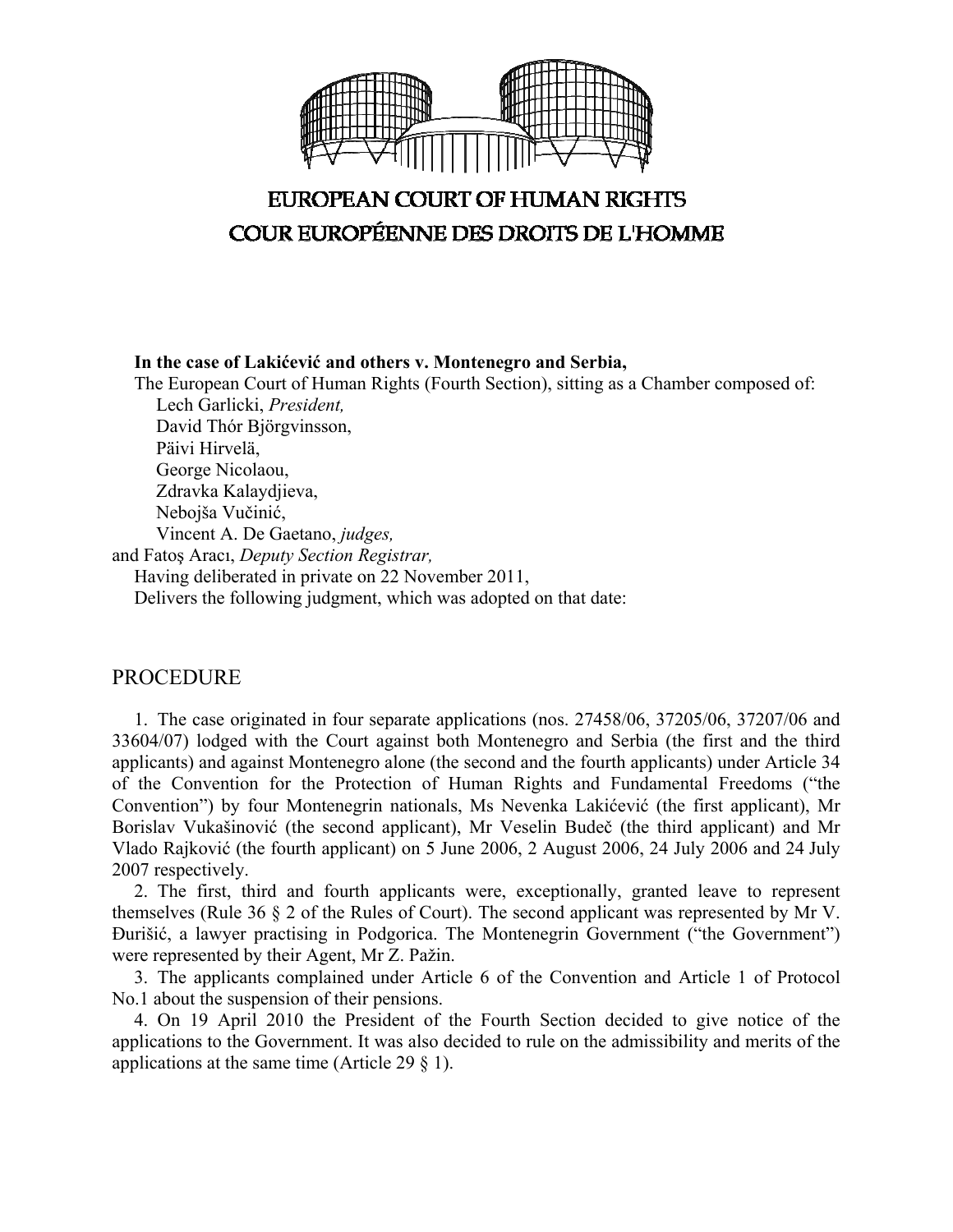

# THE FACTS

### I. THE CIRCUMSTANCES OF THE CASE

5. The applicants - Ms Nevenka Lakićević (the first applicant), Mr Borislav Vukašinović (the second applicant), Mr Veselin Budeč (the third applicant), and Mr Vlado Rajković (the fourth applicant) - are all Montenegrin nationals who were born in 1947, 1937, 1924, and 1944 respectively. They live in Herceg-Novi (the first and third applicants) and Podgorica (the second and fourth applicants).

6. The facts of the case, as submitted by the parties, may be summarised as follows.

### **A. Suspension of pensions**

7. Between November 1989 and June 2002 the applicants closed their private law firms and submitted papers to begin their retirements.

8. Between August 1990 and September 2002 their old-age and disability pension entitlements, as well as the exact amount of their pensions (*starosna i invalidska penzija*), were established by decisions of the Pension and Disability Insurance Fund (*Republički fond penzijskog i invalidskog osiguranja*; hereinafter "the Pension Fund"). The decisions, as submitted by the second and fourth applicants, allowed the applicants to resume working on a part-time basis.

9. Between April 1996 and June 2002 the applicants reopened their own legal practices on a part-time basis.

10. On 1 April 2004, 20 July 2005, 3 June 2005 and 24 November 2005 the Pension Fund suspended (*obustavlja*) payment of the applicants' pensions respectively, until such time as they ceased professional activity. These decisions were all "deemed to be applicable as of 1 January 2004", which was when section 112 of the Pension and Disability Insurance Act 2003 (hereinafter "the Pension Act 2003") entered into force (see paragraphs 23 and 25 below).

11. The Pension Fund's rulings were subsequently upheld by the Ministry of Labour and Social Welfare (*Ministarstvo rada i socijalnog staranja*), as well as, ultimately, by the Administrative Court (*Upravni sud*) on 6 December 2005, 4 April 2006, 18 April 2006 and 7 February 2007 in respect of the first, second, third and fourth applicants respectively. The Administrative Court explained, *inter alia*, that the applicants had not been deprived of their pension entitlements as such, but that the payment of their pensions had instead been suspended on the basis of the relevant domestic legislation.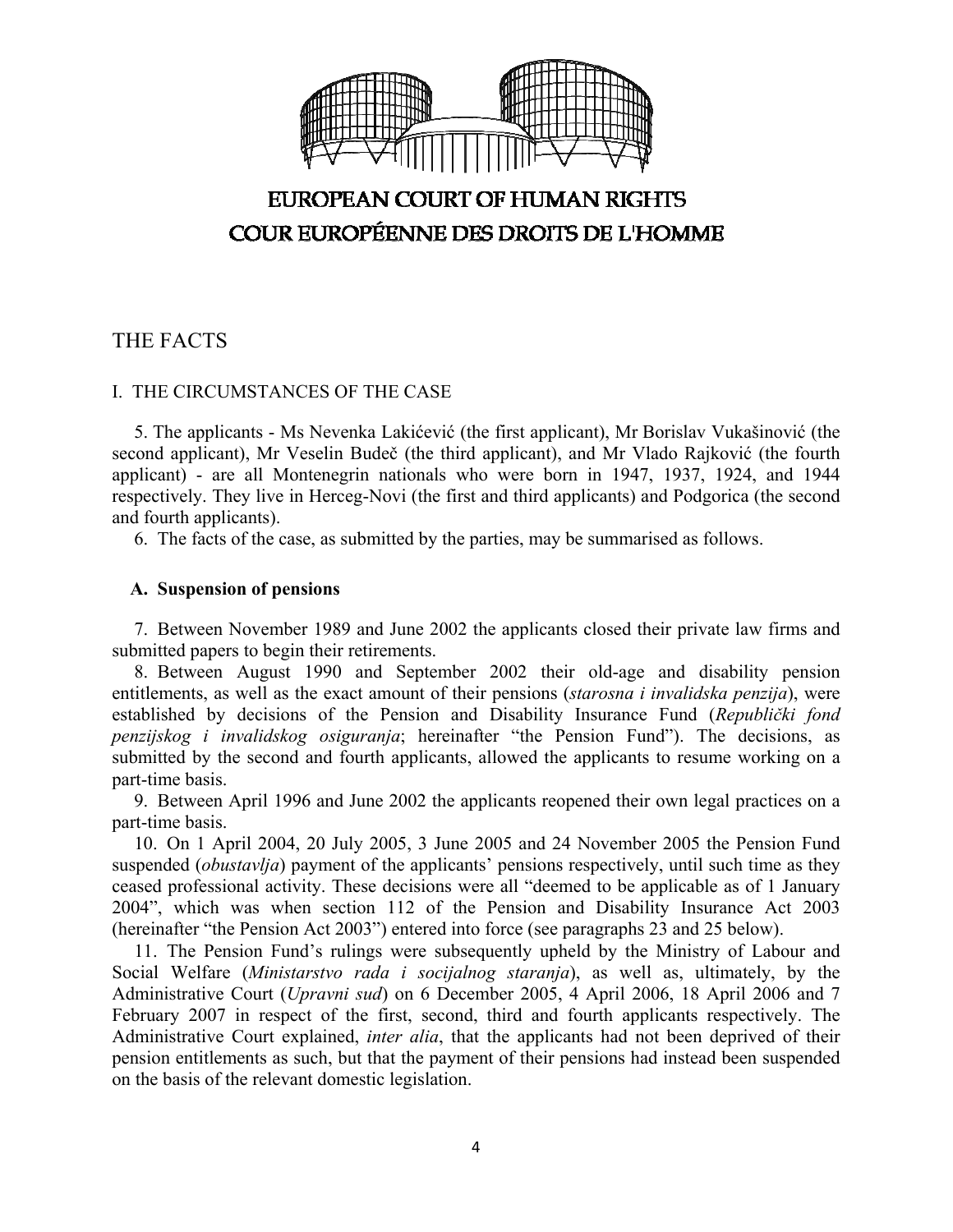

12. Finally, on 13 June 2006, 27 June 2006 and 28 May 2007 respectively, the Supreme Court (*Vrhovni sud*) in Podgorica dismissed the second, third and fourth applicants' requests for judicial review of their cases (*zahtjev za vanredno preispitivanje sudske odluke*). In so doing, the Supreme Court essentially endorsed the reasons given by the Administrative Court.

13. The first applicant did not attempt to make use of the judicial review avenue, in view of the fact that the other applicants' identical requests had already been rejected by the Supreme Court.

14. Payment of the second applicant's pension was resumed with effect from 1 December 2007, which is when he ceased his professional activity. The payment of the second, third and fourth applicants' pensions was resumed with effect from 1 January 2009, which is when the Amendments to the Pension Act entered into force, repealing section 112 of the Pension Act 2003 (see paragraph 26 below).

### **B. Civil proceedings against the applicants**

### *1. The first applicant*

15. On 30 June 2004 the Pension Fund lodged a compensation claim against the first applicant, seeking repayment of the pension payments she had received for January and February 2004 in the total amount of 425.74 euros (EUR). In response, the first applicant lodged a counterclaim seeking payment of the pension which had not been paid to her between March 2004 and December 2008 due to the suspension of her pension rights, amounting in total to EUR 15,332.45.

16. On 4 November 2009 the Court of First Instance (*Osnovni sud*) in Herceg Novi, after joining the two proceedings, ruled in favour of the first applicant, referring, in particular, to section 6 of the Amendments to the Pension and Disability Insurance Act 2003 (hereinafter "the Amendments to the Pension Act"), section 193 of the Pension Act 2003 as well as a decision of the Constitutional Court of Montenegro (see paragraphs 26, 24 and 28 below). On 19 January 2010 the High Court (*Viši sud*) in Podgorica overturned this judgment and ruled against the first applicant, relying on sections 112 and 222 of the Pension Act 2003 and considering that their application was not retroactive. This judgment was upheld by the Supreme Court on 3 June 2010, which court mainly endorsed the reasons of the High Court. In doing so, the Supreme Court in particular referred to section 112 of the Pension Act 2003.

17. On 29 July 2010 the Court of First Instance issued an enforcement order providing that the Pension Fund would retain half the first applicant's pension until the entire sum owed had been paid. On 4 November 2010 this decision was upheld by the High Court.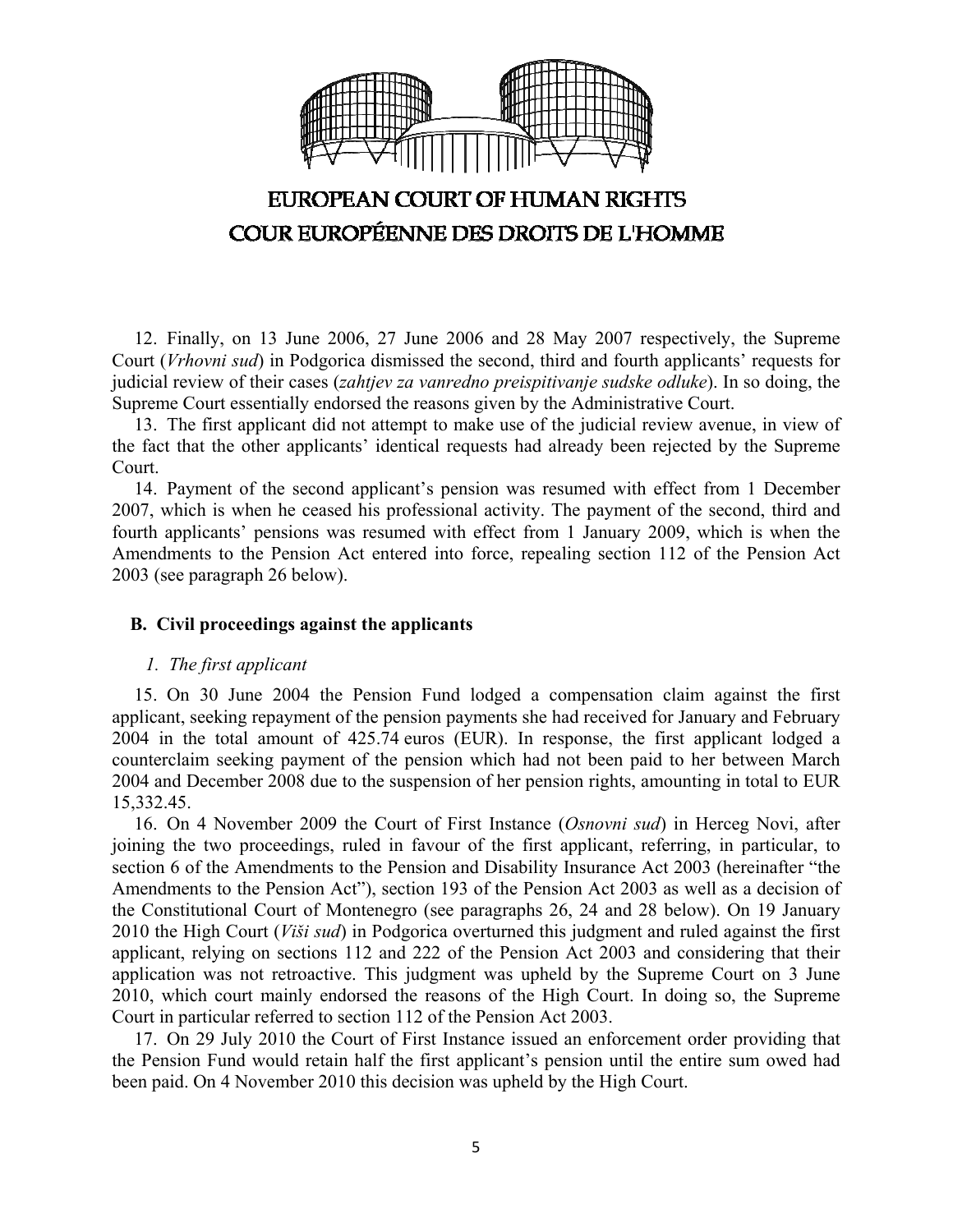

### *2. The second and third applicants*

18. On 17 January 2007 and an unspecified date the Pension Fund lodged compensation claims against the second and third applicants respectively, seeking repayment of the pension they had received from 1 January 2004 onwards.

19. On 20 June 2007 the Court of First Instance in Podgorica ruled against the second applicant, which judgment was upheld by the High Court in Podgorica on 13 February 2009. It would appear from the case file that this decision has been enforced.

20. On 25 February 2010 the Court of First Instance in Herceg Novi ruled in favour of the third applicant. On 16 April 2010 the High Court in Podgorica overturned this decision and ruled against him. In doing so, it referred to the above decisions of the Administrative Court and the Supreme Court (see paragraphs 11 and 12 above). It would appear from the case file that this decision has been enforced in subsequent enforcement proceedings.

## *4. The fourth applicant*

21. There is no information in the case file as to whether the Pension Fund instituted civil proceedings against the fourth applicant.

# II. RELEVANT DOMESTIC LAW AND PRACTICE

# **A. Constitutional Charter of the State Union of Serbia and Montenegro (Ustavna povelja državne zajednice Srbija i Crna Gora, published in the Official Gazette of Serbia and Montenegro no. 1/03)**

22. Article 9 § 1 of the Constitutional Charter provided that both member States shall regulate, safeguard and protect human rights in its territory.

## **B. Pension and Disability Insurance Act 2003 (Zakon o penzijskom i invalidskom osiguranju, published in the Official Gazette of the Republic of Montenegro - OG RM - no. 54/03)**

23. Section 112 paragraph 1 provided that a person's pension shall be suspended should he or she resume working or establish a private practice, for as long as this activity continues.

24. Section 193 paragraph 1 provided that beneficiaries of, *inter alia*, old-age pension (*starosna penzija*) and disability pension (*invalidska penzija*), who obtained these rights in accordance with the relevant legislation in force before this Act entered into force, shall preserve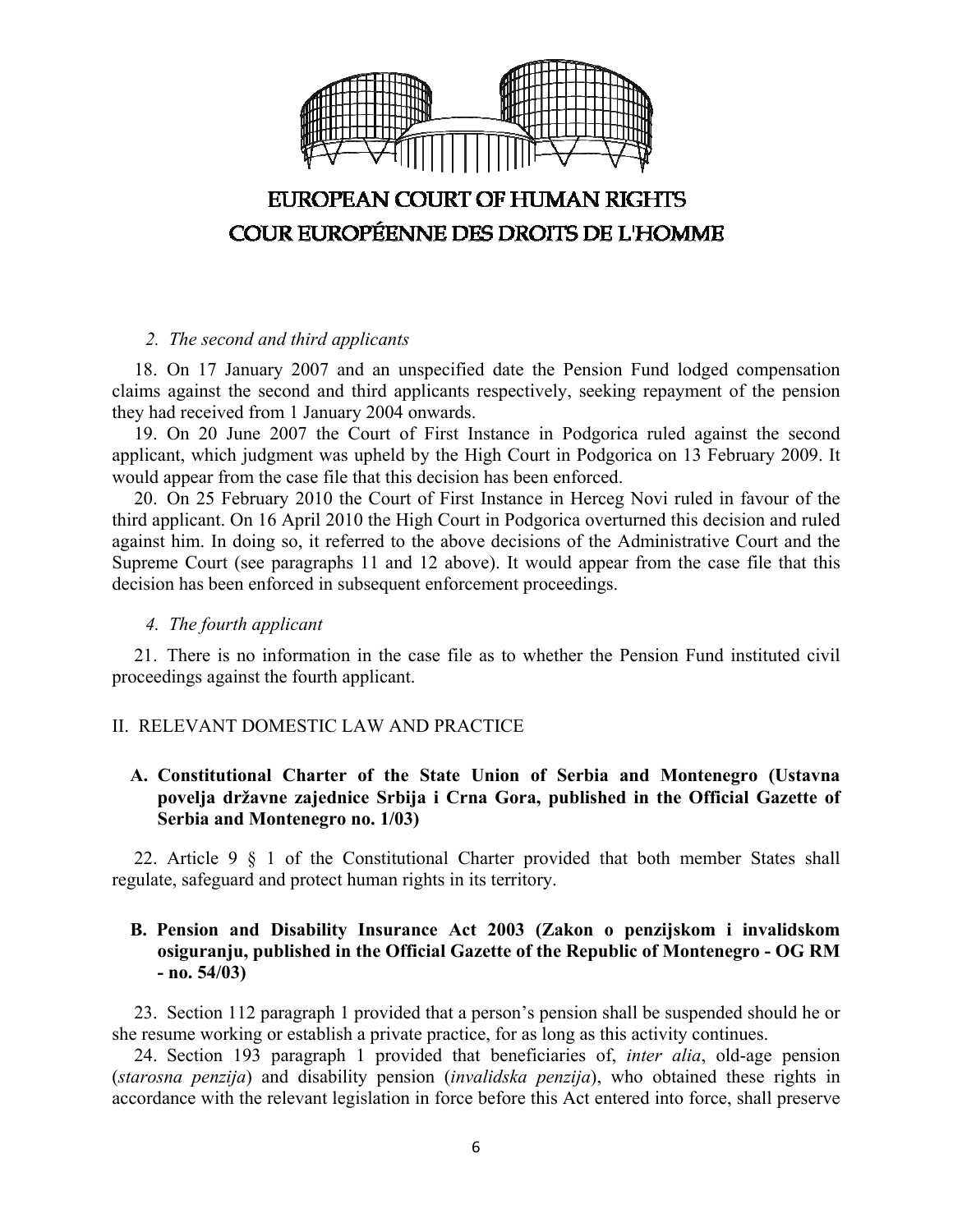

these rights afterwards at the same level (*u istom obimu*) with appropriate adjustments [on the basis of living expenses and average salaries].

25. Section 222 provided that this Act would enter into force on 1 January 2004.

# **C. Amendments to the Pension and Disability Insurance Act 2003 (Zakon o izmjenama i dopunama zakona o penzijskom i invalidskom osiguranju, published in the Official Gazette of Montenegro - OGM - no. 79/08)**

26. Section 6 repealed section 112 paragraph 1 of the Pension Act 2003. These Amendments entered into force on 1 January 2009.

### **D. Decision of the Federal Constitutional Court published in the Official Gazette of the Federal Republic of Yugoslavia no. 39/2002**

27. On 12 July 2002 the Federal Constitutional Court of Yugoslavia, Yugoslavia being comprised of Montenegro and Serbia at the time, held that section 32 of the Federal Pension and Disability Insurance Act, which essentially corresponded to section 112 paragraph 1 of the Pension Act 2003, was in breach of the Constitution of the Federal Republic of Yugoslavia. In particular, once pension entitlements had been acquired they could not be repealed or restricted by subsequent measures. Further, there was a lack of proportionality between the public interest, protection of which was allegedly the intention of the provisions in question on the one hand and the interests of individuals in respect of their property rights on the other. Lastly, the court held that the section in question was indeed retroactive in nature, since it had also been applied to pensioners who had resumed professional activities before its entry into force.

### **E. Decision of the Constitutional Court of the Republic of Montenegro U br. 7/04, 11/04, 30/04, 60/04 and 101/04**

28. On 10 November 2004 the Constitutional Court of the Republic of Montenegro rejected an initiative to assess the constitutionality of section 112 paragraph 1 of the Pension Act 2003. In so doing, it held, *inter alia*, that it was a matter of legislative judgment whether or not to allow a person to simultaneously receive pension and resume working, and that therefore this matter fell outside the jurisdiction of the Constitutional Court. It further held:

<sup>&</sup>quot;According to the ...Constitutional Court, Article 112 § 1 of the 2003 Act does not have retroactive effect, as it does not apply to situations which came into existence before its entry into force, but only as regards those ... which have arisen ... [thereafter] ...".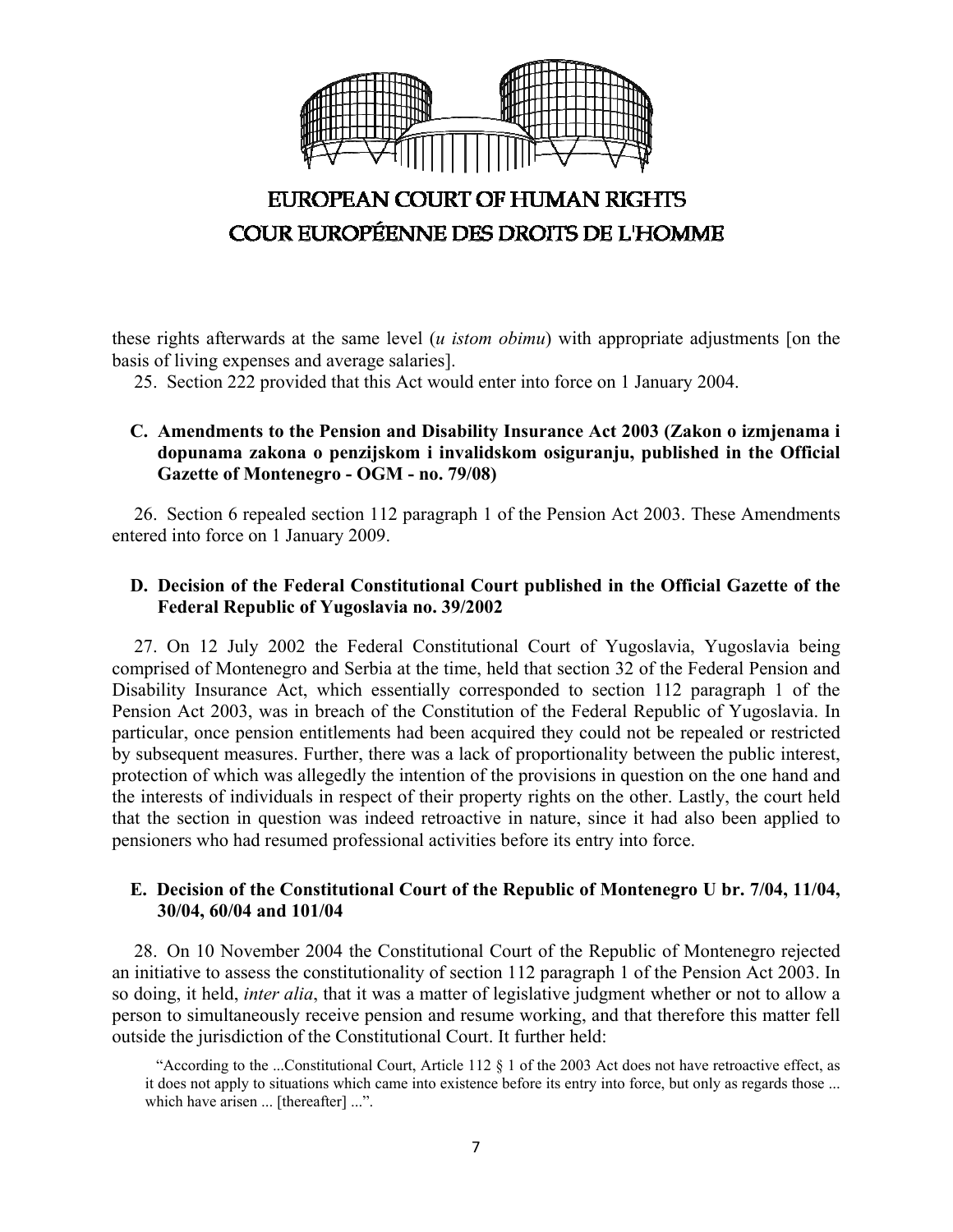

### **F. Administrative Dispute Act (Zakon o upravnom sporu, published in OG RM no. 60/03 and OGM no. 32/11)**

29. Articles 40-46 provide details concerning a request for judicial review (*zahtjev za vanredno preispitivanje sudske odluke*).

30. In particular, Articles 40-42 provide that parties may file a request for judicial review with the Supreme Court. They may do so within a period of 30 days following receipt of a final decision rendered by the Administrative Court, and only if the relevant legislation, procedural or substantive, has been breached by the lower court.

31. In accordance with Article 46, the Supreme Court shall, should it accept a request for judicial review lodged by one of the parties concerned, have the power to overturn the impugned judgment or quash it and order a re-trial before the Administrative Court.

# THE LAW

#### I. JOINDER OF THE APPLICATIONS

32. The Court notes that the applications under examination concern the same issue. It is therefore appropriate to join them, in accordance with Rule 42 § 1 of the Rules of Court.

#### II. ALLEGED VIOLATION OF ARTICLE 1 OF PROTOCOL NO. 1 TO THE CONVENTION

33. The applicants complained about the suspension of their pensions.

34. The Court considers that their complaints naturally fall to be examined under Article 1 of Protocol No. 1 only (see, *mutatis mutandis*, *Janković v. Croatia* (dec.), no. 43440/98, ECHR 2000-X; *Skórkiewicz v. Poland* (dec.), no 39860/98, 1 June 1999; and *Domalewski v. Poland* (dec.), no. 34610/97, 15 June 1999), which reads as follows:

"Every natural or legal person is entitled to the peaceful enjoyment of his possessions. No one shall be deprived of his possessions except in the public interest and subject to the conditions provided for by law and by the general principles of international law.

The preceding provisions shall not, however, in any way impair the right of a State to enforce such laws as it deems necessary to control the use of property in accordance with the general interest or to secure the payment of taxes or other contributions or penalties."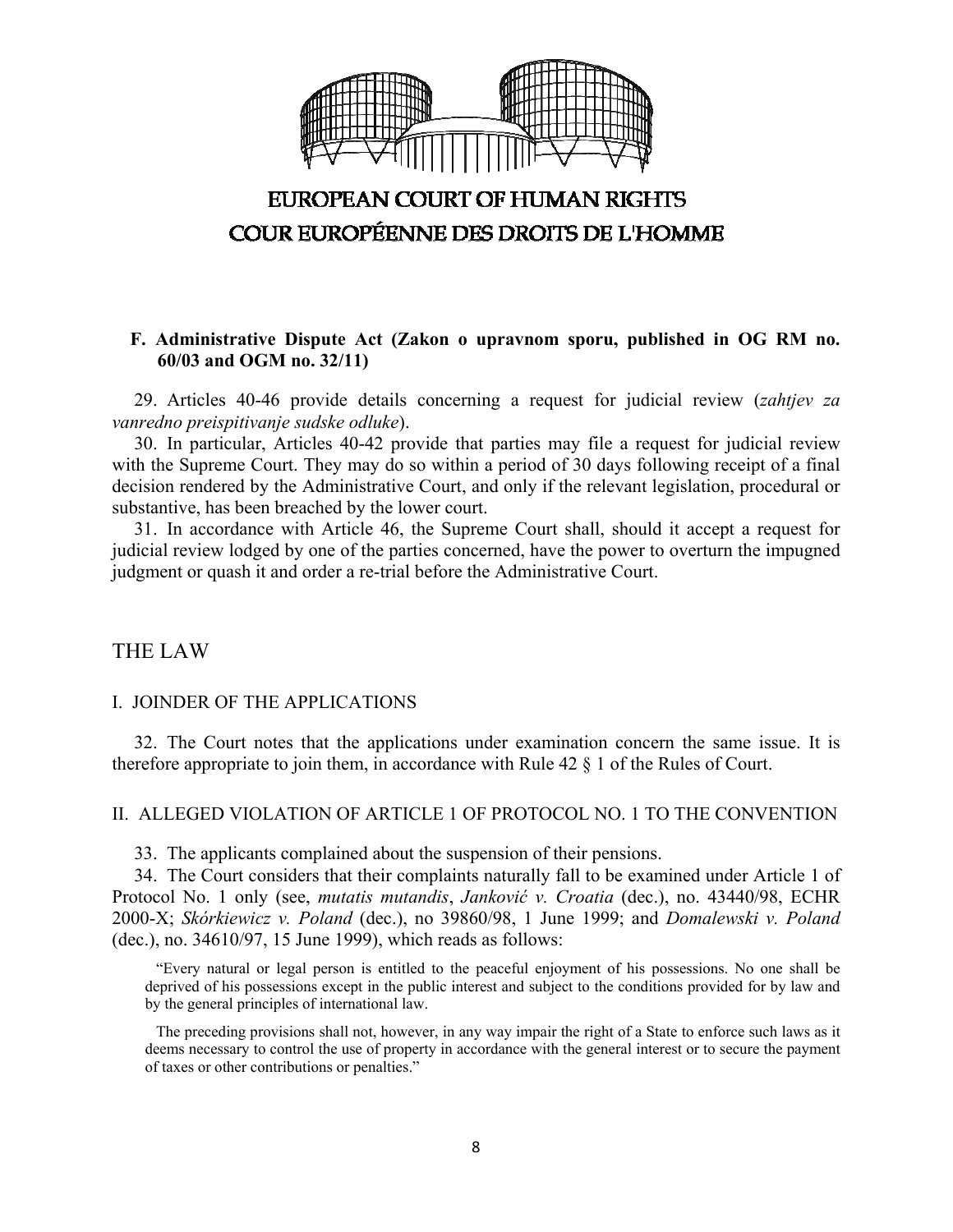

### **A. Admissibility**

#### *1. Compatibility ratione personae*

#### **(a) As regards the applicants**

35. The Government maintained that the applicants had lost their victim status when the Amendments to the Pension Act entered into force on 1 January 2009, as of that moment payment of their pensions was resumed (see paragraphs 26 and 14 above).

36. The first, second and third applicants contested this claim. The fourth applicant made no comment in this respect. In particular, the first applicant maintained that her victim status persisted, as she had never obtained any compensation for the pension she had not received for the period between 1 March 2004 and 31 December 2008, and was thus still deprived of her property.

37. The Court reiterates that an individual can no longer claim to be a victim of a violation of the Convention when the national authorities have acknowledged, either expressly or in substance, a breach of the Convention and have provided redress (see *Eckle v. Germany*, 15 July 1982, § 66, Series A no. 51). Accordingly, in principle, where domestic proceedings are settled and include an admission of the breach by the national authorities and the payment of a sum of money amounting to redress, the dual requirements established in *Eckle* are satisfied, and the applicant can no longer claim to be a victim of a violation of the Convention.

38. The Court notes that in the present case the national authorities have never acknowledged, either expressly or in substance, a breach of the Convention, nor did they provide any redress for the suspension of pensions which the applicants allege constituted a violation of the Convention. On the contrary, the Government explicitly stated that the suspension of the pensions was not in breach of the Convention, and the domestic courts refused to award any compensation in this respect (see paragraph 57 below and paragraphs 15-17 above).

39. In view of the above, without prejudging the merits of the case, the Court considers that the applicants' status as "victims" within the meaning of Article 34 of the Convention is unaffected. Accordingly, the Government's objection in this regard must be dismissed.

#### **(b) As regards the respondent States**

40. The first and third applicants made complaints against both Montenegro and Serbia.

41. The Court notes that each member State of the then State Union of Serbia and Montenegro was responsible for the protection of human rights in its own territory (see paragraph 22 above). Given the fact that the entire proceedings have been conducted solely within the competence of the Montenegrin authorities, which also had the exclusive competence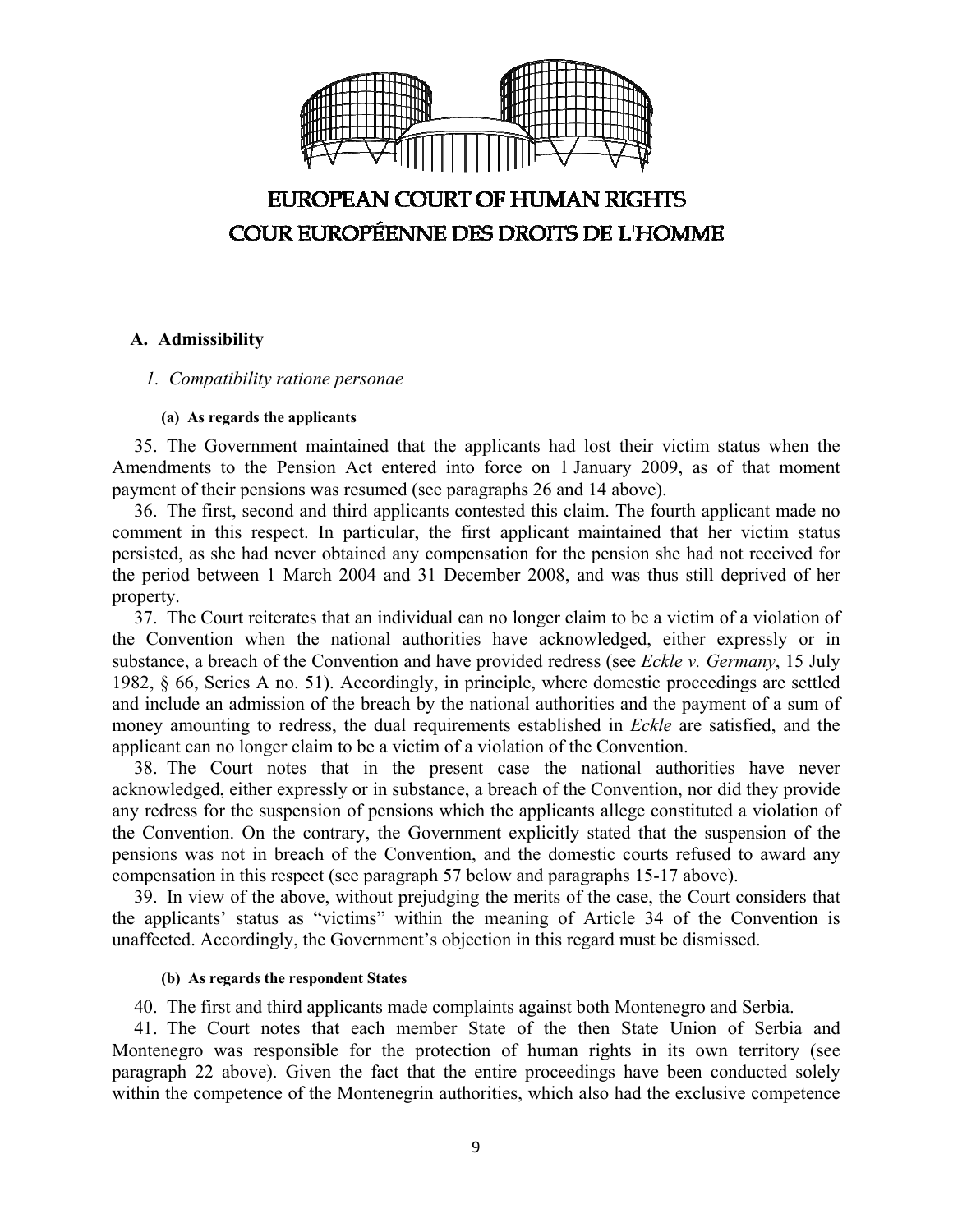

to deal with the subject matter, the Court, without prejudging the merits of the case, finds the applicants' complaints in respect of Montenegro compatible *ratione personae* with the provisions of the Convention and Protocol No. 1 thereto. For the same reason, however, the first and third applicants' complaint in respect of Serbia is incompatible *ratione personae* within the meaning of Article 35 § 3, and must be rejected pursuant to Article 35 § 4 of the Convention (see *Bijelić v. Montenegro and Serbia*, no. 11890/05, § 70, 28 April 2009, and *Šabanović v. Montenegro and Serbia*, no. 5995/06, § 28, 31 May 2011).

### *2. Compatibility ratione temporis*

42. Even though the Government did not raise any objection in this regard, the Court has to satisfy itself that it has jurisdiction in any case brought before it (see, *mutatis mutandis, Blečić v. Croatia* [GC], no. 59532/00, § 67, ECHR 2006-III, as well as *Kavaja and Miljanić v. Montenegro* (dec.), nos. 43562/02 and 37454/08, § 30, 23 November 2010).

43. The Court notes that the relevant domestic legislation providing for the suspension of the applicants' pensions had entered into force on 1 January 2004, which was before the respondent State's ratification of Protocol No. 1 to the Convention on 3 March 2004. However, the Court also observes that the applicants continued to receive their pensions until well after 3 March 2004. The suspension, therefore, did not automatically take place on the basis of the legislation alone, but only after the Pension Fund had rendered specific decisions to that effect, all of which were issued after the respondent State's ratification of the Convention and Protocol No. 1 thereto.

44. In view of this, the Court considers that the impugned interference falls within this Court's competence *ratione temporis* (see*, mutatis mutandis, Blečić,* cited above, § 83-84; as well as *Zana v. Turkey*, 25 November 1997, § 42, *Reports of Judgments and Decisions* 1997-VII).

### *3. Exhaustion of domestic remedies*

#### **(a) As regards the first applicant**

45. The Government maintained that the first applicant had not exhausted all effective domestic remedies. In particular, she did not seek a Supreme Court judicial review.

46. The first applicant contested the effectiveness of this remedy, especially in view of the decisions given in respect of the other three applicants, and in view of the fact that the Supreme Court had, in any case, ruled against her in the civil proceedings (see paragraphs 12, 15 and 16 above).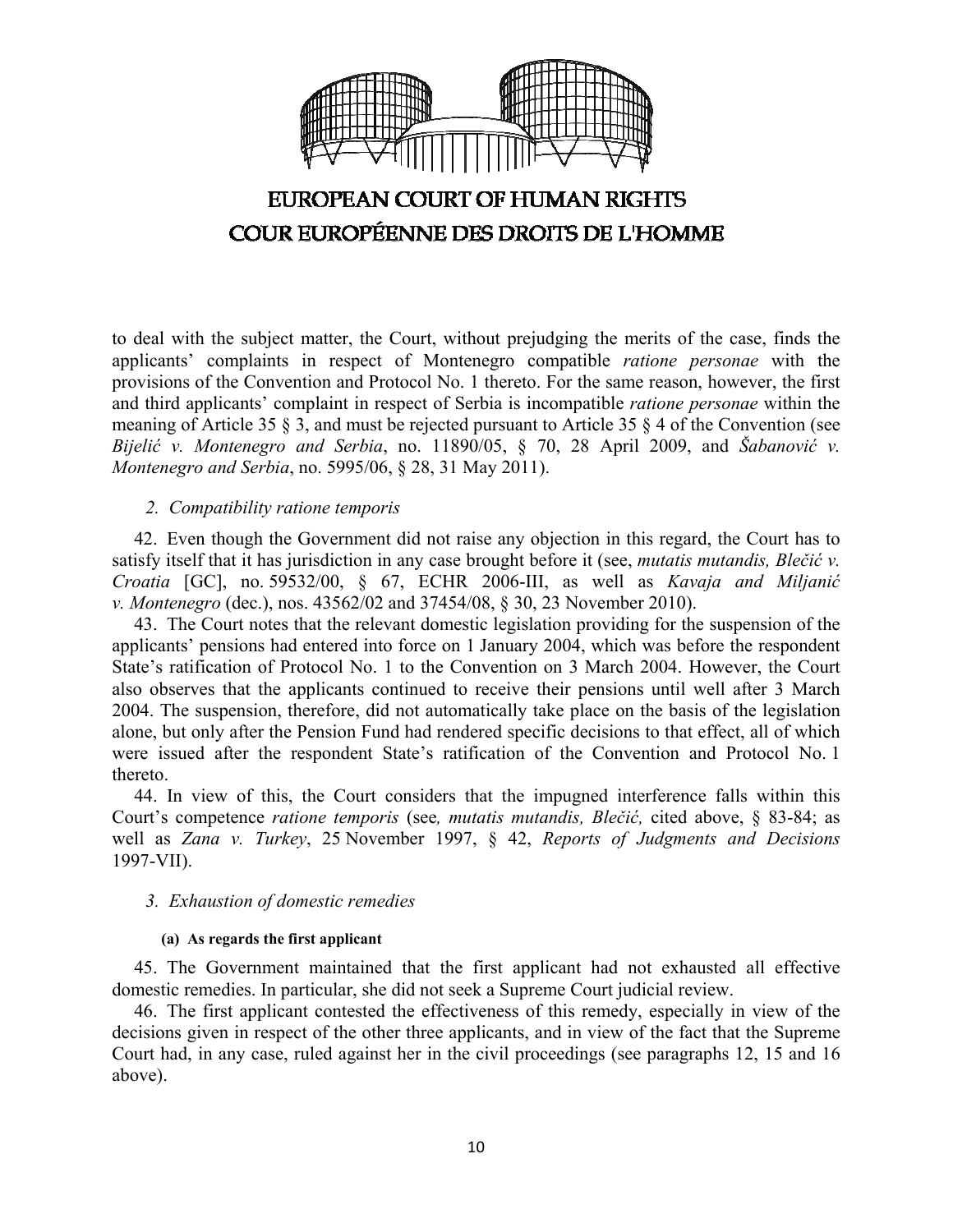

47. The Court reiterates that, according to its established case-law, the purpose of the domestic remedies rule contained in Article 35 § 1 of the Convention is to afford the Contracting States the opportunity of preventing or putting right the violations alleged before they are submitted to the Court. However, the only remedies to be exhausted are those which are effective.

48. It is incumbent on the Government claiming non-exhaustion to satisfy the Court that the remedy was an effective one, available in theory and in practice at the relevant time, that is to say, that it was accessible, was one which was capable of providing redress in respect of the applicant's complaints and which offered reasonable prospects of success. However, once this burden of proof has been satisfied, it falls to the applicant to establish that the remedy advanced by the Government was in fact used or was for some reason inadequate and ineffective in the particular circumstances of the case, or that there existed special circumstances absolving him or her from the requirement (see *Akdivar and Others v. Turkey*, 16 September 1996, § 65, *Reports of Judgments and Decisions* 1996-IV).

49. The application of this rule must make due allowance for the context. Accordingly, it has recognised that Article 35 § 1 must be applied with some degree of flexibility and without excessive formalism (see *Akdivar and Others*, cited above, § 69).

50. The Court recalls that it has already established that an appeal on points of law in civil proceedings (*revizija*) and an appeal on points of law in criminal proceedings (*zahtjev za ispitivanje zakonitosti pravosnažne presude*), are, in principle, effective domestic remedies within the meaning of Article 35 § 1 of the Convention (see, *mutatis mutandis*, *Rakić and Others v. Serbia*, nos. 47460/07 et seq., §§ 37 and 27, 5 October 2010, and the authorities cited therein; *Debelić v. Croatia*, no. 2448/03, §§ 20 and 21, 26 May 2005; and *Mamudovski v. the former Yugoslav Republic of Macedonia* (dec.), no. 49619/06, 10 March 2009). As the request for judicial review in the administrative dispute, even if described as "extraordinary" in the Administrative Dispute Act (*zahtjev za vanredno preispitivanje sudske odluke*) corresponds to the said remedies in civil and criminal proceedings, the Court considers that, given its nature, it must also, in principle and whenever available in accordance with the relevant rules on procedure, be considered an effective domestic remedy within the meaning of Article 35 § 1 of the Convention (compare and contrast the analysis in *Kolu v. Finland* (dec.), no. 56463/10, ECHR 3 May 2011).

51. Turning to the present case, the Court notes that the first applicant indeed failed to submit a request for judicial review with the Supreme Court. It also notes that the Supreme Court ruled against the other three applicants upon their requests for judicial review, whose claims were identical to the claim of the first applicant, and, in doing so, it essentially endorsed the reasons given previously by the Administrative Court (see paragraph 12 above). In addition, the Supreme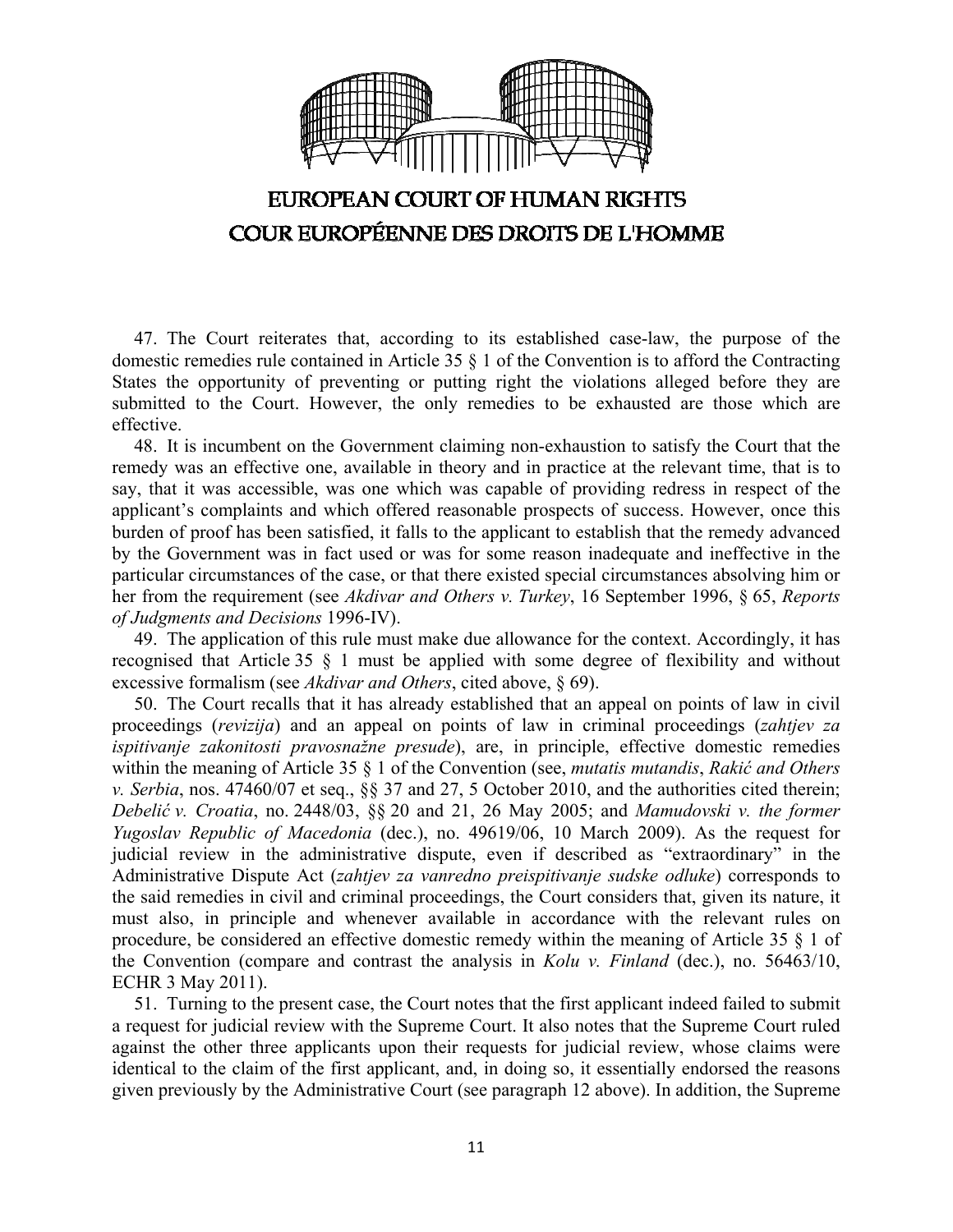

Court had indeed had a chance to rule in respect of the first applicant, albeit in civil proceedings, and it ruled against her (see paragraph 16 above). As there is nothing in the case file to suggest that the Supreme Court would have ruled any differently in respect of the first applicant, the Court considers that requiring her to use this remedy in such circumstances, would amount to excessive formalism and that therefore she did not have to exhaust this particular avenue of redress (see, *mutatis mutandis*, *Uljar and Others v. Croatia*, no. 32668/02, § 32 *in fine*, 8 March 2007). The Government's objection in this regard must therefore be dismissed.

#### **(b) As regards the other applicants**

52. The Government maintained that the applicants had not exhausted all effective domestic remedies. In particular, they had not instituted civil proceedings in order to obtain compensation.

53. The first applicant submitted that she had instituted civil proceedings, but to no avail, as the domestic courts had ruled against her. The second and third applicants contested the effectiveness of civil proceedings, claiming that the domestic courts had never awarded any damages in such cases, and inviting the Government to submit any domestic case-law to the contrary. The fourth applicant made no comment in this respect.

54. The Court notes that the first applicant did institute civil proceedings for compensation, but that the domestic courts ruled against her (see paragraphs 15-17 above). The Court also observes that the Government failed to submit any other domestic case-law in support of their claim that the applicants could have obtained compensation in civil proceedings.

55. In view of the above, the Court is of the opinion that the civil proceedings cannot be considered as an effective domestic remedy in the particular circumstances of the case, thus absolving the second, third and fourth applicants of the requirement to make use of this remedy. The Government's objection in this regard must therefore also be dismissed.

### *4. Conclusion*

56. The Court notes that the applicants' complaints are not manifestly ill-founded within the meaning of Article 35 § 3 (a) of the Convention. It further notes that they are not inadmissible on any other grounds. They must therefore be declared admissible.

### **B. Merits**

#### *1. The parties' submissions*

57. The Government maintained that there was no general obligation on the State to allow pensioners to work, and that thus it was within the State's discretion as to how to regulate it. In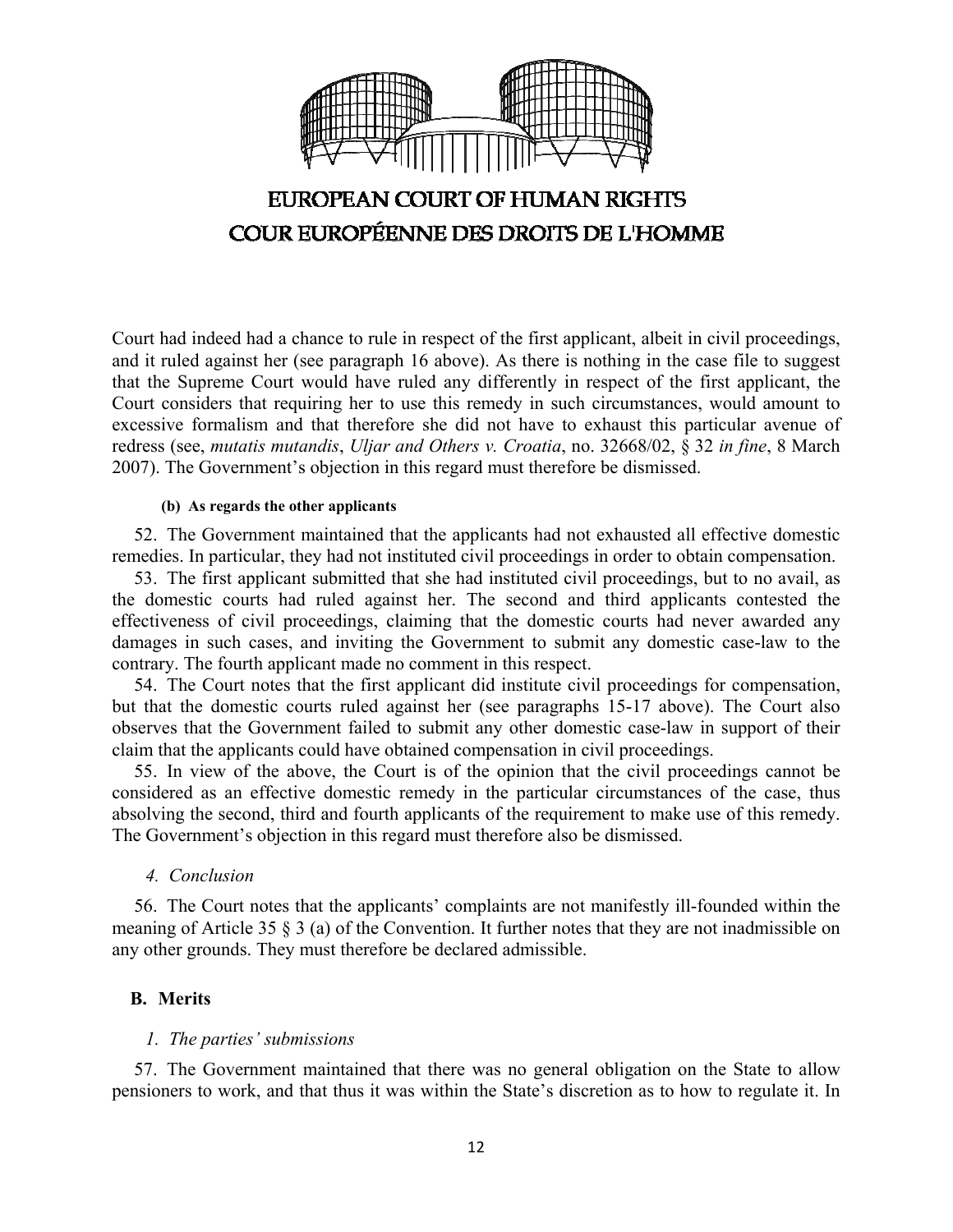

particular, it was not in the public interest for people to enjoy the benefits of both a pension and work at the same time. In this respect the Government noted that the domestic authorities were better placed to assess what was in the public interest, and had a wide margin of appreciation in that regard. Therefore, the impugned provision of the Pension Act 2003 was a legitimate measure in the public interest, proportionate to the legitimate aim of preserving the budgetary stability of the State and improving social policy. As everybody could choose which right they preferred to use, a fair balance was achieved between the private interests of the applicants on the one hand and the public interest on the other. Therefore, there was no violation of Article 1 of Protocol No. 1.

58. The first, second and third applicants contested these claims. In particular, the first applicant referred to section 193 of the Pension Act 2003 (see paragraph 24 above), arguing that it confirmed that this Act did not have retroactive effect but that it should have been applied only to pensioners who re-established their private practice after this Act had entered into force. She held that this was further confirmed by the Constitutional Court of Montenegro (see paragraph 28 above), as well as, eventually, by the State itself when it abolished the relevant part of the relevant section (see paragraph 26 above). The second applicant, in particular, maintained that the State had proved the unlawfulness of the relevant part of the provision concerned by abolishing it by means of the Amendments to the Pension Act. The fourth applicant made no comment in this respect.

### *2. The Court's assessment*

59. The principles which apply generally in cases under Article 1 of Protocol No. 1 are equally relevant when it comes to pensions (see *Andrejeva v. Latvia* [GC], no. 55707/00, § 77, 18 February 2009, and, more recently, *Stummer v. Austria* [GC], no. 37452/02, § 82, 7 July 2011). Thus, that provision does not guarantee the right to acquire property (see, among other authorities, *Van der Mussele v. Belgium*, 23 November 1983, § 48, Series A no. 70; *Slivenko v. Latvia* (dec.) [GC], no. 48321/99, § 121, ECHR 2002-II; and *Kopecký v. Slovakia* [GC], no. 44912/98, § 35 (b), ECHR 2004-IX). Nor does it guarantee, as such, any right to a pension of a particular amount (see, among other authorities, *Müller v. Austria*, no. 5849/72, Commission's report of 1 October 1975, Decisions and Reports (DR) 3, p. 25; *T. v. Sweden*, no. 10671/83, Commission decision of 4 March 1985, DR 42, p. 229; *Janković v. Croatia* (dec.), no. 43440/98, ECHR 2000-X; *Kuna v. Germany* (dec.), no. 52449/99, ECHR 2001-V (extracts); *Lenz v. Germany* (dec.), no. 40862/98, ECHR 2001-X; *Kjartan Ásmundsson v. Iceland*, no. 60669/00, § 39, ECHR 2004-IX; *Apostolakis v. Greece*, no. 39574/07, § 36, 22 October 2009; *Wieczorek v. Poland*, no. 18176/05, § 57, 8 December 2009; *Poulain v. France* (dec.), no. 52273/08, 8 February 2011; and *Maggio and Others v. Italy*, nos. 46286/09, 52851/08, 53727/08, 54486/08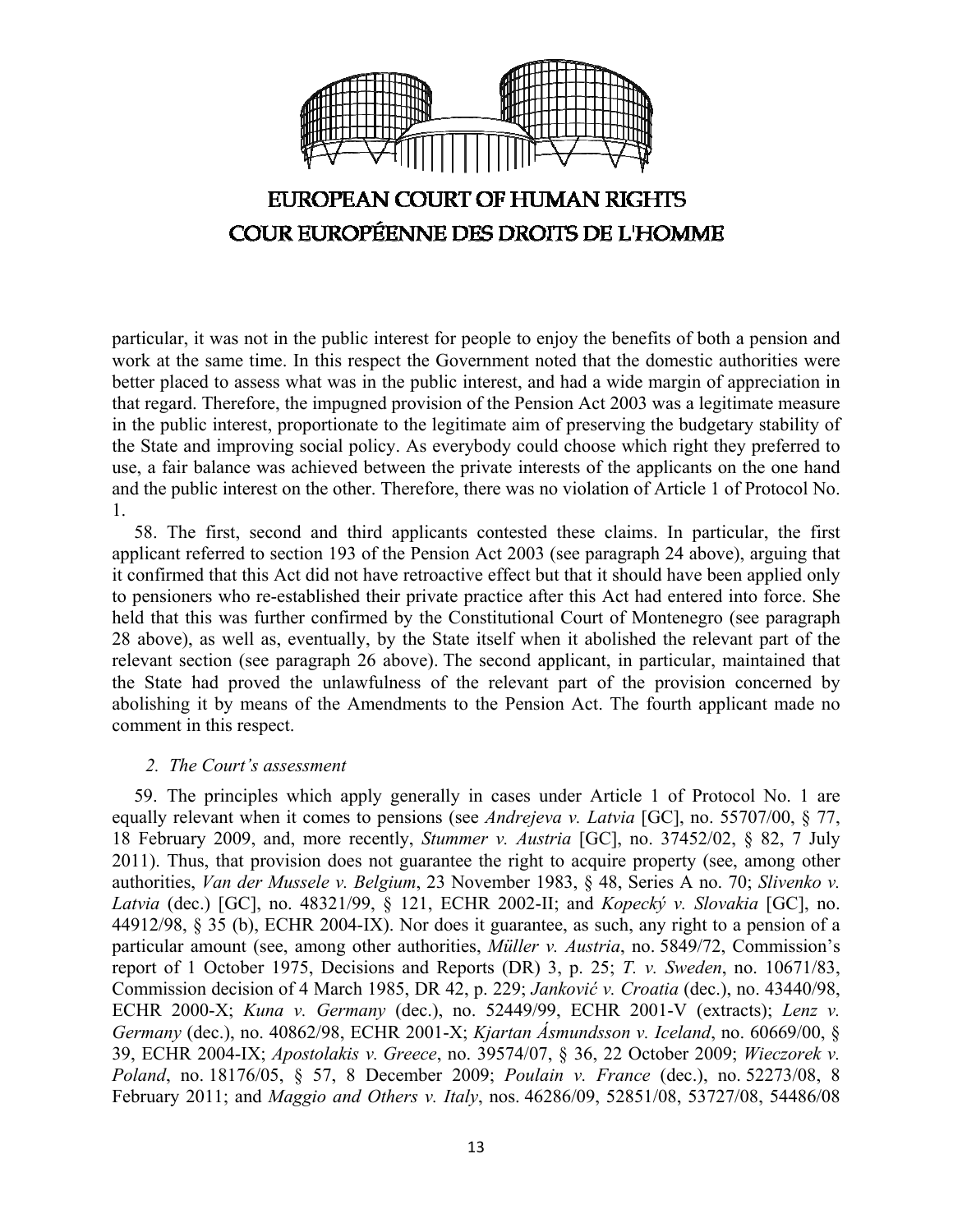

and 56001/08, § 55, 31 May 2011). However, where a Contracting State has in force legislation providing for the payment as of right of a pension – whether or not conditional on the prior payment of contributions – that legislation has to be regarded as generating a proprietary interest falling within the ambit of Article 1 of Protocol No. 1 for persons satisfying its requirements (see *Carson and Others v. the United Kingdom* [GC], no. 42184/05, § 64, ECHR 2010-...). The reduction or the discontinuance of a pension may therefore constitute interference with possessions that needs to be justified (see *Kjartan Ásmundsson*, cited above, § 40; *Rasmussen v. Poland*, no. 38886/05, § 71, 28 April 2009; and *Wieczorek*, cited above, § 57).

60. The first and most important requirement of Article 1 of Protocol No. 1 is that any interference by a public authority with the peaceful enjoyment of possessions should be lawful (see *The Former King of Greece and Others v. Greece* [GC], no. 25701/94, §§ 79 and 82, ECHR 2000-XII) and that it should pursue a legitimate aim "in the public interest".

61. According to the Court's case-law, the national authorities, because of their direct knowledge of their society and its needs, are in principle better placed than the international judge to decide what is "in the public interest". Under the Convention system, it is thus for those authorities to make the initial assessment as to the existence of a problem of public concern warranting measures interfering with the peaceful enjoyment of possessions. Moreover, the notion of "public interest" is necessarily extensive. In particular, the decision to enact laws concerning pensions or welfare benefits involves consideration of various economic and social issues. The Court accepts that in the area of social legislation including in the area of pensions States enjoy a wide margin of appreciation, which in the interests of social justice and economic well-being may legitimately lead them to adjust, cap or even reduce the amount of pensions normally payable to the qualifying population including, like in the instant case, by means of rules on incompatibility between the receipt of a pension and paid employment. However, any such measures must be implemented in a non-discriminatory manner and comply with the requirements of proportionality. Therefore, the margin of appreciation available to the legislature in implementing such policies should be a wide one, and its judgment as to what is "in the public interest" should be respected unless that judgment is manifestly without reasonable foundation (see, for example, *Carson and Others v. the United Kingdom* [GC], no. 42184/05, § 61, 16 March 2010; *Andrejeva v. Latvia* [GC], no. 55707/00, § 83, 18 February 2009; as well as *Moskal v. Poland*, no. 10373/05, § 61, 15 September 2009).

62. Any interference must also be reasonably proportionate to the aim sought to be realised. In other words, a "fair balance" must be struck between the demands of the general interest of the community and the requirements of the protection of the individual's fundamental rights. The requisite balance will not be found if the person or persons concerned have had to bear an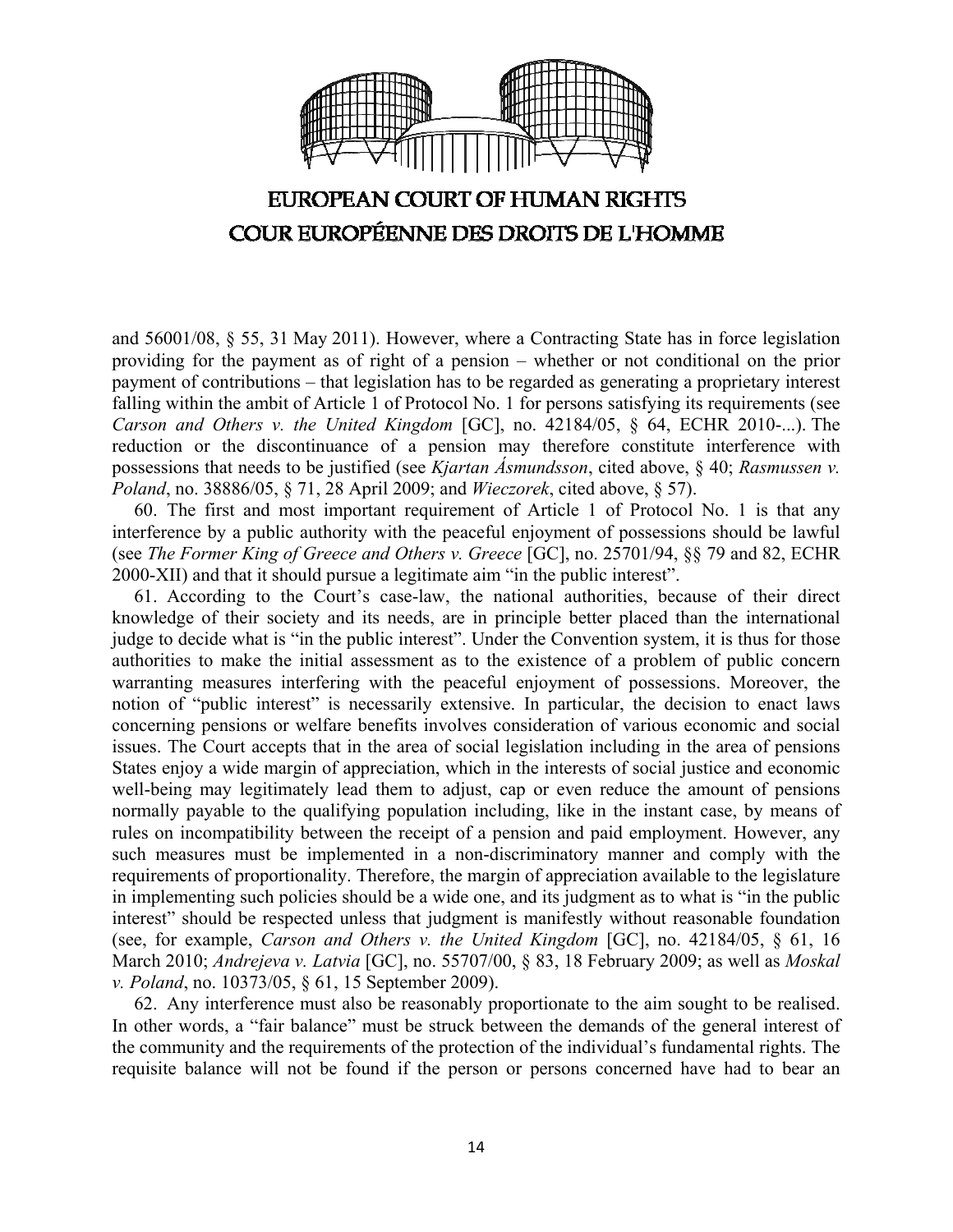

individual and excessive burden (see *James and Others v. the United Kingdom*, 21 February 1986, § 50, Series A no. 98; and *Wieczorek*, cited above, §§ 59-60, with further references).

63. While it must not be overlooked that Article 1 of Protocol No. 1 does not restrict a State's freedom to choose the type or amount of benefits that it provides under a social security scheme (see *Stec and Others*, cited above § 54; *Stec and Others v. the United Kingdom* [GC], no. 65731/01, § 53, ECHR 2006-VI; and *Wieczorek*, cited above, § 66 *in limine*), it is also important to verify whether an applicant's right to derive benefits from the social security scheme in question has been infringed in a manner resulting in the impairment of the essence of his pension rights (see *Domalewski*, cited above; *Kjartan Ásmundsson*, cited above, § 39 *in fine*; and *Wieczorek*, cited above, § 57 *in fine*).

64. Turning to the present case, the Court considers that the applicants' pension entitlements constituted a possession within the meaning of Article 1 of Protocol No. 1 to the Convention. Further, the Pension Fund's suspension of payment of the applicants' pensions clearly amounted to an interference with the peaceful enjoyment of their possessions (see paragraph 59 above).

65. As regards the requirement of lawfulness, the Court notes that the payment of pensions was suspended on the basis of section 112 of the Pension Act 2003, which seems to imply that it was in accordance with the law. Certainly, the interpretation of this provision given by the domestic courts favours such a conclusion (see paragraph 16 above).

66. The Court considers that such an interpretation of the domestic courts raises some doubts in view of Section 193 of the Pension Act 2003, as well as in view of the decision of the Constitutional Court of Montenegro, and the ruling of the Federal Constitutional Court in respect of an essentially identical provision of the Federal Pension and Disability Insurance Act, both Montenegro and Serbia being part of one legal system at the time (see paragraphs 24, 28 and 27 above).

67. In any event, even assuming that it was in accordance with law, it remains to be resolved whether the said interference pursued a legitimate aim and if there was a reasonable relationship of proportionality between the means employed and the aim sought to be realised.

68. Even though the Government submitted no supporting documents as to the benefits of this measure, the Court may accept that the aims pursued were social justice and the State's economic well-being, both of which are legitimate.

69. As regard the issue of proportionality the Court notes that the initial decisions issued by the Pension Fund conferred on the applicants the entitlement to receive their respective pensions. In doing so, the Pension Fund agreed that the applicants had satisfied all the statutory conditions and qualified for the pensions. Under the rules in force at the time, gainful employment was not incompatible with a Fund member's receipt of a full pension, as long as the employment was on a part-time basis (see paragraph 8 above). After meeting the legal criteria for retirement, and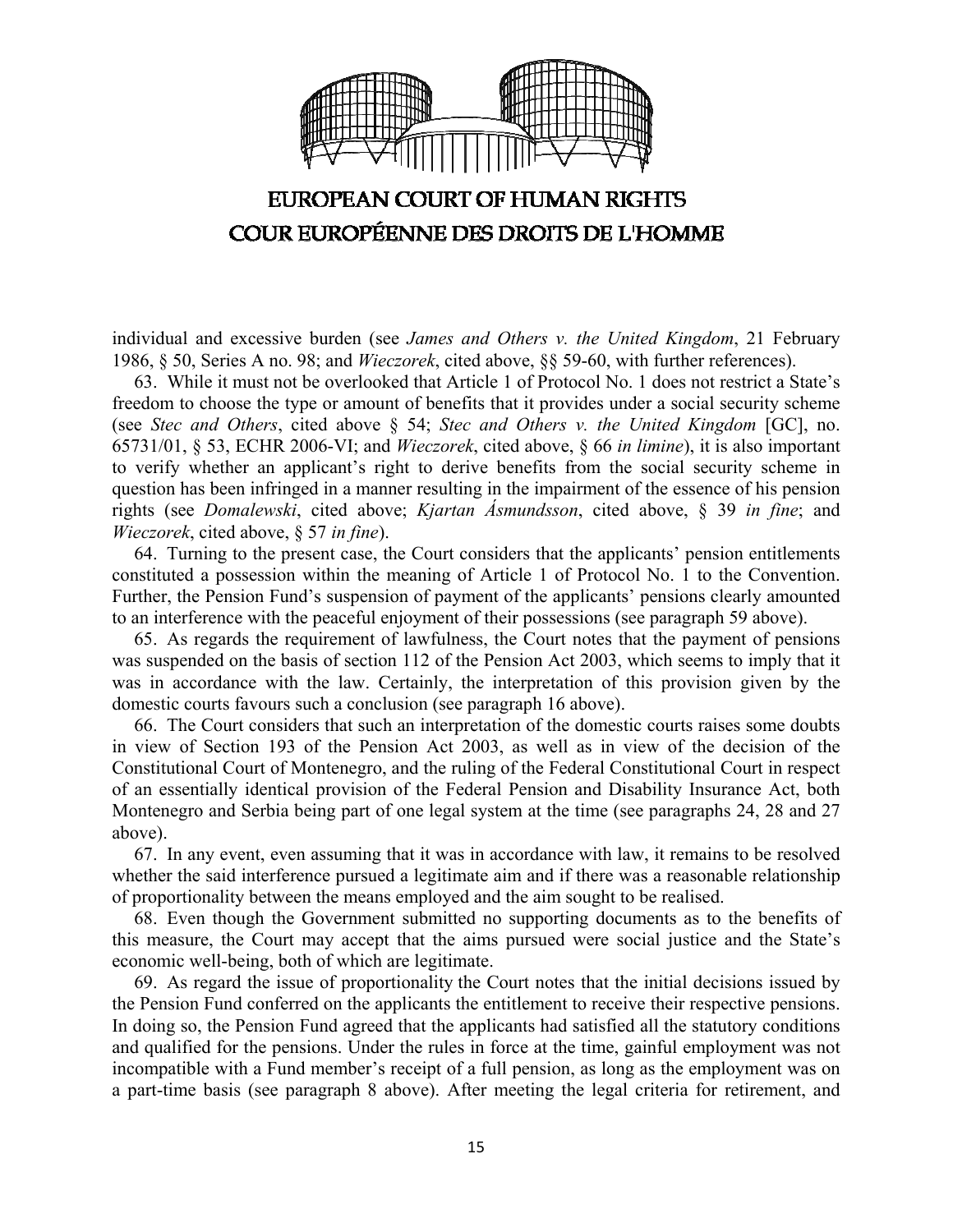

encouraged by the pension system to which they had contributed over a number of years, the applicants reopened their private practices on a part-time basis whilst at the same time receiving their pensions (see, *mutatis mutandis*, *Kjartan Ásmundsson,* cited above, § 44, ECHR 2004-IX).

70. The Court further notes that, when the applicants' pensions were suspended by the relevant Pension Fund decisions in 2004 and 2005, this was not due to any changes in their own circumstances, but to changes in the law. This particularly affected the applicants, as it entirely suspended the payment of the pensions they had been receiving for a number of years, taking no account of the amount of revenue generated by their part-time work (see, *mutatis mutandis*, *Kjartan Ásmundsson,* cited above, § 44, as well as, in contrast, among many authorities, *Domalewski* and *Skórkiewicz,* both cited above, where the applicants were deprived only of their special privileged status, while retaining all the rights attaching to their ordinary pension under the general social insurance system). Even though the applicants have submitted no data as to how much exactly they earned in their private practice, and as the Government have offered no evidence to the contrary, in view of the fact that they worked on a part-time basis only the Court considers that the pension still constituted a considerable part of their gross monthly income (see *Kjartan Ásmundsson,* cited above, § 44).

71. In this context, the Court also observes that the Pension Act 2003 affected not only the applicants' right to receive their pension in the future but partly also the payments received hitherto, as the first, second and third applicants were obliged to pay back the amounts they had received after 1 January 2004 (see paragraphs 17, 19 and 20 above, as well as, in contrast, *mutatis mutandis*, *Wieczorek v. Poland*, cited above, § 72, and *Hasani v. Croatia* (dec.), no. 20844/09, 30 September 2010).

72. Against this background, the Court finds that, as individuals, the applicants were made to bear an excessive and disproportionate burden. Even having regard to the wide margin of appreciation enjoyed by the State in the area of social legislation, the impact of the impugned measure on the applicants' rights, even assuming its lawfulness (see paragraph 66 above), cannot be justified by the legitimate public interest relied on by the Government. It could have been otherwise had the applicants been obliged to endure a reasonable and commensurate reduction rather than the total suspension of their entitlements (see, among many authorities, *Kjartan Ásmundsson,* cited above, § 45; *Wieczorek v. Poland*, cited above, § 67, *Maggio and Others v. Italy*, cited above, § 62, *Banfield v. the United Kingdom* (dec.), no. 6223/04, 18 October 2005) or if the legislature had afforded them a transitional period within which to adjust themselves to the new scheme. Furthermore, they were required to pay back the pensions they had received as of 1 January 2004 onwards, which must also be considered a relevant factor to be weighed in the balance.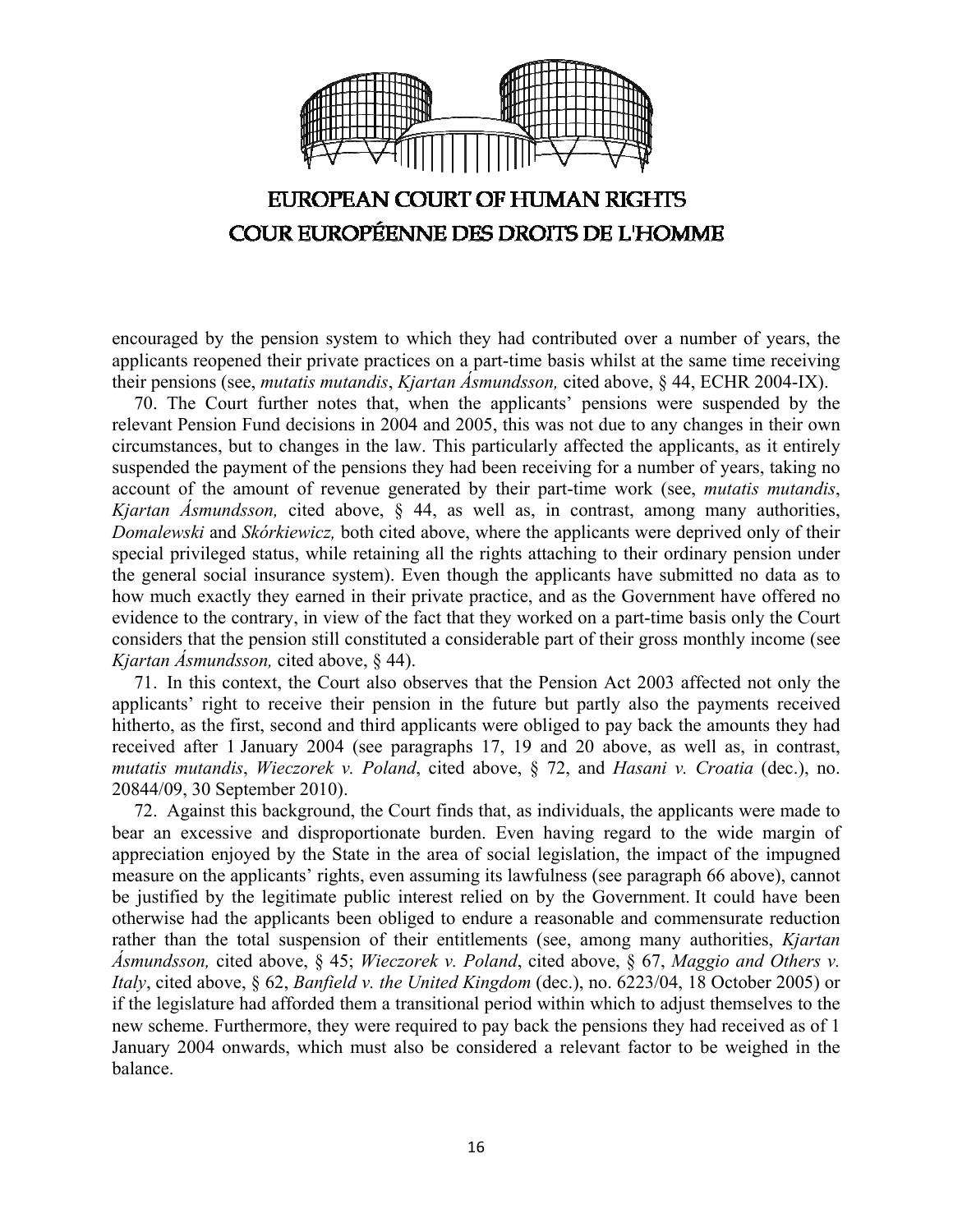

73. In view of the above, the Court considers that there has been a violation of Article 1 of Protocol No. 1.

#### III. APPLICATION OF ARTICLE 41 OF THE CONVENTION

#### 74. Article 41 of the Convention provides:

"If the Court finds that there has been a violation of the Convention or the Protocols thereto, and if the internal law of the High Contracting Party concerned allows only partial reparation to be made, the Court shall, if necessary, afford just satisfaction to the injured party."

#### **A. Damage**

75. The first applicant claimed EUR 15,769.07 in respect of pecuniary damage (EUR 15,332.45 on account of suspended pensions and EUR 436.62 on account of pensions reimbursed to the Pension Fund) and EUR 9.000 in respect of non-pecuniary damage.

76. The second applicant claimed EUR 12,377.3 in respect of pecuniary damage (EUR 8,532.86 on account of suspended pensions and EUR 3,844.44 on account of pensions reimbursed to the Pension Fund).

77. The third applicant claimed a total amount of EUR 18,448.8 in respect of pecuniary damage and EUR 5,000 in respect of non-pecuniary damage.

78. The fourth applicant claimed EUR 10,618.49 in respect of pecuniary damage. He enclosed a calculation made by the Pension Fund stating that the unpaid pensions amounted to EUR 8,038.53, as he had been regularly receiving the pension until 1 May 2005.

79. The Government maintained that the amounts sought by the applicants were inappropriately high and not in line with the relevant case-law of the Court.

80. The Court is satisfied that the applicants have suffered pecuniary damage as a result of the violation found and considers that they should be awarded compensation in an amount reasonably related to any prejudice suffered. It cannot award them the full amounts claimed, precisely because a reasonable and commensurate reduction in their entitlement could have been compatible with their Convention rights (see paragraph 72 above). Deciding in the light of the figures available in the case file, the Court awards the first and third applicants EUR 8,000 each, the second applicant EUR 6,000 and the fourth applicant EUR 4,000, plus any tax that may be chargeable on those amounts (see, *mutatis mutandis*, *Kjartan Ásmundsson,* cited above, § 51).

81. Even if not the subject of a specific claim by the second and fourth applicants, the Court accepts that all the applicants in the present case have certainly suffered some non-pecuniary damage which cannot be sufficiently compensated by the sole finding of a violation (see, *mutatis*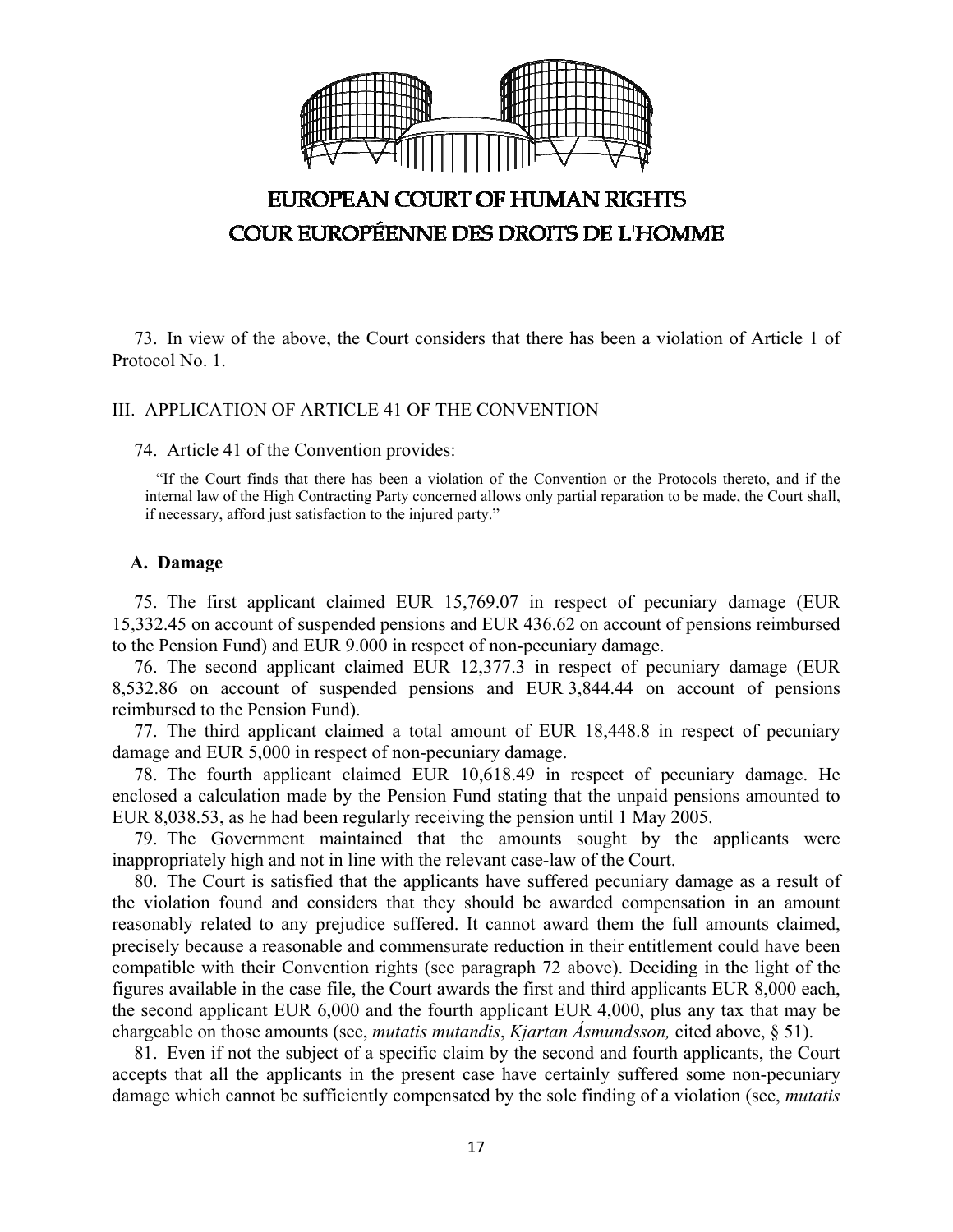

*mutandis*, *Garzičić v. Montenegro*, no. 17931/07, § 42, 21 September 2010; as well as *Staroszczyk v. Poland*, no. 59519/00, §§ 141-143, 22 March 2007). Making its assessment on an equitable basis, the Court awards each of them the sum of EUR 4,000.

### **B. Costs and expenses**

82. The first applicant claimed EUR 679.8 in total for the costs and expenses incurred both before the domestic courts and this Court. The third applicant claimed a lump sum of EUR 400 for the costs of "translation and correspondence". The second and the fourth applicants made no claims in this respect.

83. The Government left the decision in this respect to the Court's discretion.

84. According to the Court's case-law, an applicant is entitled to the reimbursement of costs and expenses only in so far as it has been shown that these have been actually and necessarily incurred and are reasonable as to quantum. In the present case, regard being had to the documents in its possession and the above criteria, the Court considers it reasonable to award the entire sum claimed by the first applicant. As the third applicant failed to submit evidence, such as itemised bills and invoices, that the expenses sought had actually been incurred, the Court accordingly rejects that claim. Lastly, the Court considers that there is no call to award the second and fourth applicants any sum on this account, as they made no claims in this respect.

### **C. Default interest**

85. The Court considers it appropriate that the default interest should be based on the marginal lending rate of the European Central Bank, to which should be added three percentage points.

# FOR THESE REASONS, THE COURT UNANIMOUSLY

- 1. *Decides* to join the applications;
- 2. *Declares* the complaints in respect of Montenegro admissible, and the complaints in respect of Serbia inadmissible;
- 3. *Holds* that there has been a violation of Article 1 of Protocol No. 1 to the Convention;